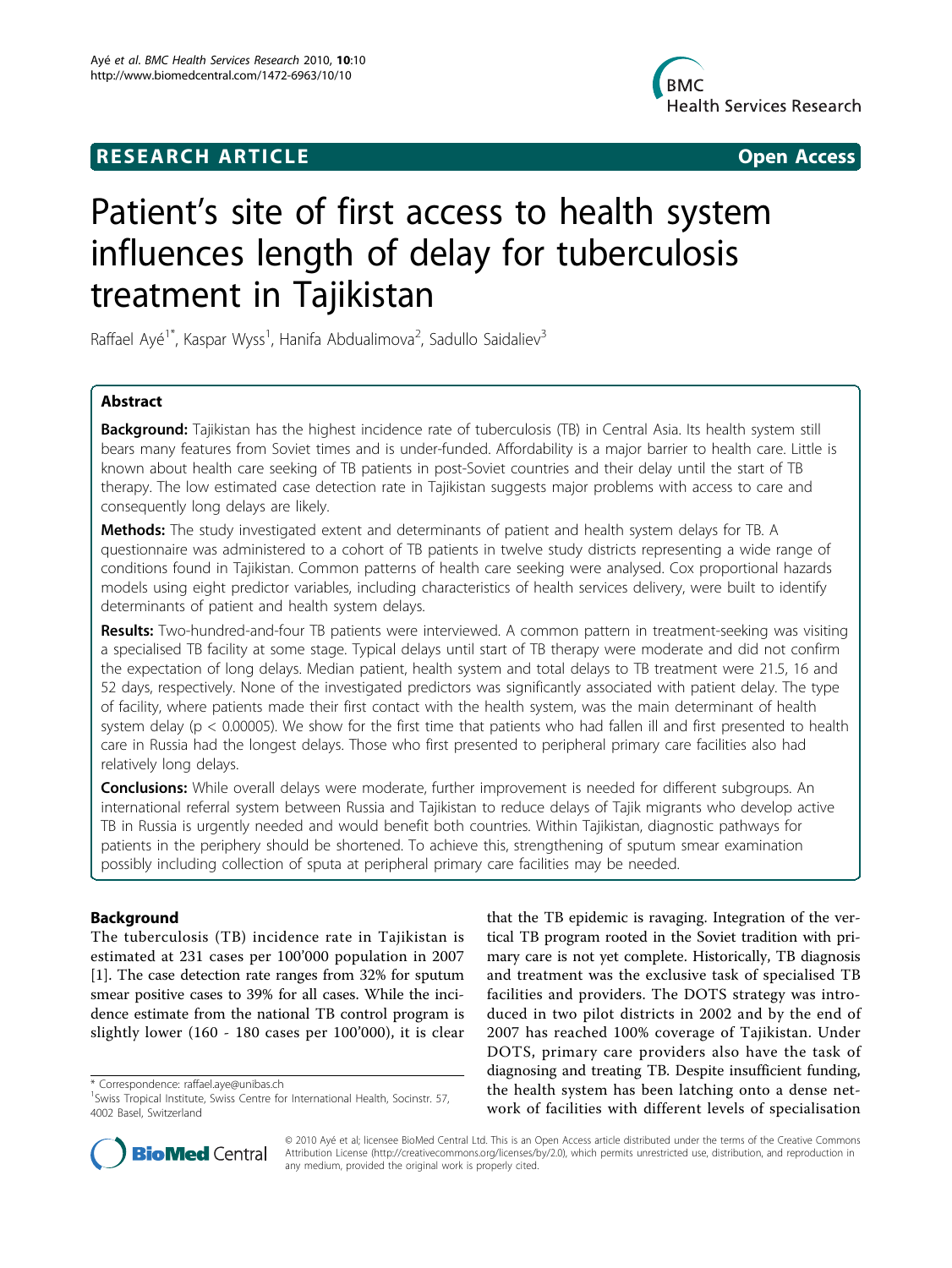<span id="page-1-0"></span>inherited from Soviet times (table 1). Real government expenditure for health was less than US\$2 per capita in Tajikistan in 2003[[2\]](#page-10-0). Health care workers are poorly paid and informal payments are common [[2,3\]](#page-10-0). Out-ofpocket payments are an important barrier to access health care services[[4\]](#page-10-0). The policy in Tajikistan is to provide anti-TB chemotherapy free of charge. Currently, health reform is ongoing in order to strengthen primary care under the name of Family Medicine[[3\]](#page-10-0).

It is estimated that up to a fifth of the population of Tajikistan is working abroad, mainly in Russia, where Tajik migrant workers are very vulnerable[[5](#page-10-0)]. Albeit labour migration has recently decreased due to the current economic crisis and the loss of job opportunities in Russia, remittances from labour migration are likely to remain an important component of the Tajik economy.

TB control in low-income countries relies primarily on treatment of active cases. A dose-response relationship has been found between the delay to TB treatment and the transmission to household members[[6](#page-10-0)]. Consequently, prompt start of treatment is of utmost importance. Passive case finding requires that patients present to a health care facility and that health providers take appropriate measures. Repeated referrals that do not result in a diagnosis and effective treatment can frustrate patients, leading to delayed or missed diagnoses. Storla et al[[7](#page-10-0)] reviewed studies on delay to tuberculosis treatment-defined as the period from onset of symptoms until the start of treatment. They found that many factors can influence delay and that the same factor could lead to shorter or longer delays in different settings. The type of the first health care provider chosen often influenced delay with findings relatively consistent among studies: patients who first visited a traditional healer, private provider, or a low-level government health facility had longer delays [\[8](#page-10-0)-[16\]](#page-10-0). Poverty and rural residence

Table 1 Characteristics of facilities in the Tajik health system§

were almost invariably associated with longer delays[[7](#page-10-0)]. Factors that often led to longer but sometimes also to shorter delays were female sex and old age[[7\]](#page-10-0). Despite the specific traditions of TB control in the former Soviet Union (FSU), no studies on the relationship between health services delivery and delay in a post-Soviet country were found in the scientific literature. The only study on delay from the FSU concentrated on stigma and patient delay in Russia[[17](#page-10-0)]. Investigating delay to TB treatment in the FSU may contribute to the understanding of the devastating TB epidemic in this region.

The objective of the present study was to describe common health care seeking behaviours of new pulmonary TB patients in Tajikistan and to identify determinants of delay based on the following explanatory variables: sex, age, rural versus urban residence, district, durable assets, labour migration to Russia, belief in curability of TB, use of self-treatment, sputum smear result, and the type of facility first visited.

## Methods

#### Study population

As DOTS expansion was under way in Tajikistan and in order to produce meaningful evidence for the future, we included only districts with an established DOTS program (started in July 2006 at the latest) in the study. Two regions were excluded because they were accessible only by air at the time of the study, Badakhshan and Sughd. Among the 24 remaining districts ('rayons'), twelve were purposefully selected to represent urban, rural, lowland and mountainous settings (figure [1](#page-2-0)).

## Questionnaire and Interviews

All patients who fulfilled the inclusion criteria and who were registered in the twelve study districts were recruited into the study. Our inclusion criteria were: enrolled for TB treatment in the period 1 December

| <b>Facility type</b>                             | Specialisation of<br>health workert | Hospital<br>beds | <b>Description</b>                                                                                                                                                              |
|--------------------------------------------------|-------------------------------------|------------------|---------------------------------------------------------------------------------------------------------------------------------------------------------------------------------|
| Medical House                                    | Nurse                               | No.              | Facility serving villages without a Rural Health Centre. Together with the latter forms<br>the peripheral primary care. Basic services from a nurse or a trained health worker. |
| Rural Health Centre                              | Generalist/family<br>doctor         | No <sup>o</sup>  | Facility serving mid-sized and larger villages. Stands at the centre of Family Medicine<br>and thus primary care. One or more family doctors and a number of nurses.            |
| Polyclinic                                       | Specialist doctor                   | No.              | Facility found in district centres and larger towns. Specialist doctors provide<br>ambulatory services.                                                                         |
| Central District Hospital                        | Specialist doctor                   | Yes              | Found in district centres. Specialist doctors provide in- and out-patient services.<br>Usually contains an ambulatory functioning like a Rural Health Centre.                   |
| District TB facility<br>(including TB hospitals) | TB specialist                       | Partially        | Usually in the district centre. Often more than one in large districts. Part of the<br>historical vertical structure providing care for TB exclusively.                         |
| Republican Hospital                              | Specialist doctor                   | Yes              | Tertiary referral centres providing the most specialised services available.                                                                                                    |
| Private clinic                                   | Varying                             | Varying          | Exist only in large towns, mainly in the capital.                                                                                                                               |

§This list is by no means complete, but contains the facilities of relevance to this study.

†This column shows the highest professional specialisation that is usually found at facilities of the respective type.

°Some Rural Health Centres are historically derived from rural hospitals with beds and in a transitional period may have hospital beds.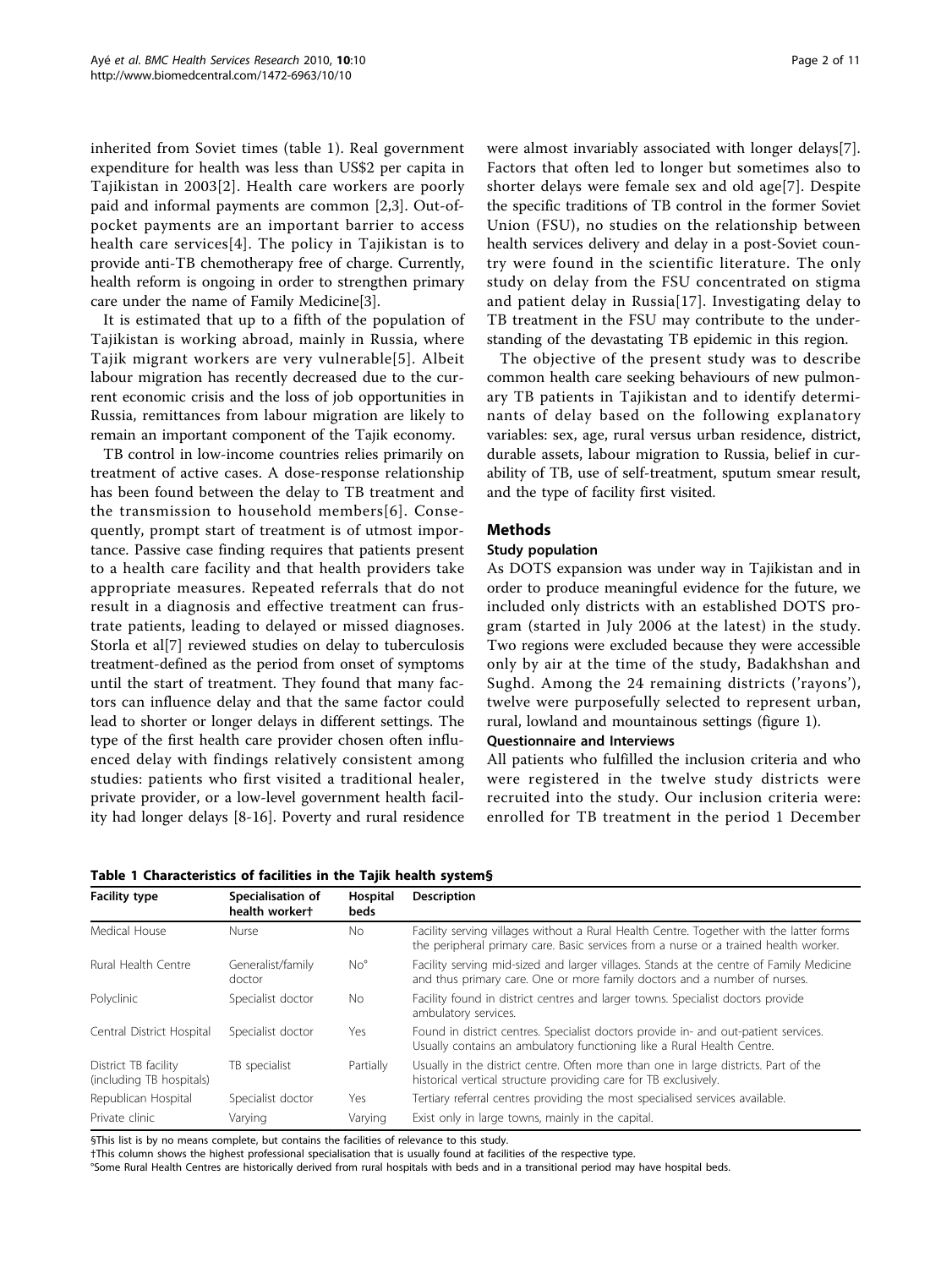<span id="page-2-0"></span>

2006 to 31 March 2007, new pulmonary tuberculosis case (sputum smear positive or negative) and at least 15 years old. Data for this study were collected alongside a study on household costs of an episode of TB[[18](#page-10-0)]. The latter study included two interviews with each patient. For the present study, only data from the first interview were analysed. Patients were visited in hospital or at their homes during the intensive phase of treatment, written informed consent was obtained and a trained interviewer administered a questionnaire. The questionnaire included detailed questions about the onset of symptoms, health care seeking behaviour (including traditional healers and self-treatment), the timing of health care seeking steps, diagnostic investigations that were conducted and household assets. Onset of symptoms was self-reported and concerned any symptoms likely to be due to TB, most importantly cough. Patient delay was defined as the period from onset of symptoms until the first visit to a formal health care provider. Formal health care providers included all the facilities listed in

table [1](#page-1-0), but not traditional healers nor pharmacies, as they are not allowed to diagnose and treat patients in the Tajik health system. Health system delay was defined as the time from the first visit to a formal health care provider to the start of treatment.

Interviewers were trained during a fortnight before conducting interviews on their own and were supervised at least twice per month through joint interviews with the main researcher. Specific emphasis was given to support the patients in their recall efforts, including the use of a calendar of locally important events. Data were entered in FileMaker (version 8.0v1, FileMaker Inc, USA, 1984-2005).

#### Data Analysis

All analyses were conducted in Stata IC/10.1 for Macintosh (Stata Corporation, USA, 1985-2008). We carried out a principal component analysis on 15 household asset variables and three housing characteristics variables to construct a wealth index using a well established and validated method [[19,20](#page-10-0)]. The wealth index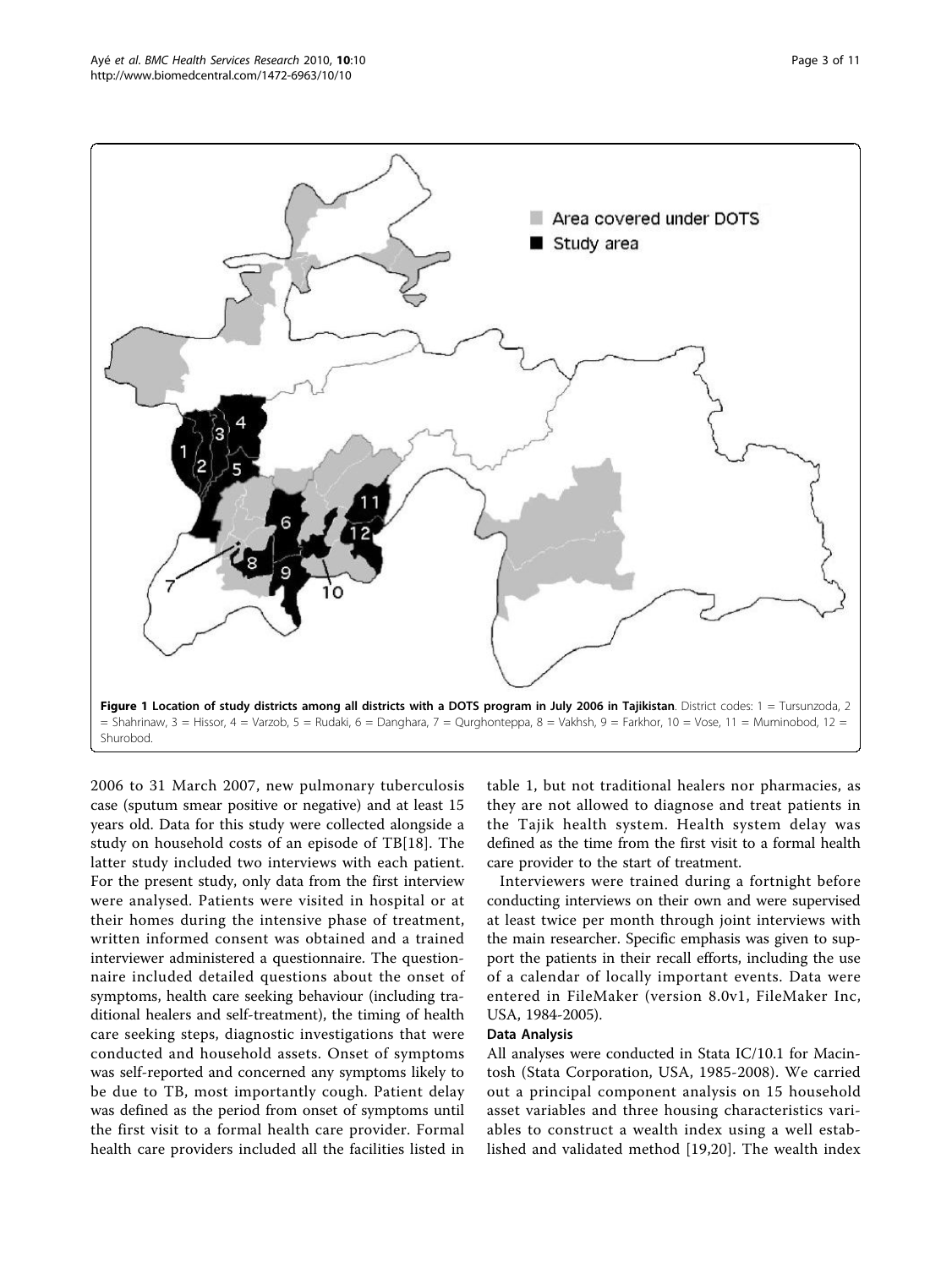was used to assign patients to quintiles of socio-economic status (SES).

For each patient, we listed every health care seeking step and identified common patterns in the history of health care seeking up to the start of anti-TB chemotherapy. Particular attention was given to the timing and the place of the sputum smear examination.

In order to investigate delay, we built Cox proportional hazards models with delay as time-to-event. Two separate models were built for patient and system delay, because predictor variables are likely to differ. Sex, age (categorised into four groups), residence, SES quintiles, district, and labour migration were included in both models. Belief in curability of TB and use of self-treatment were included only in the model on patient delay. Sputum smear status and the type of facility visited in first instance were included only in the model for system delay. Knowledge of symptoms was not included, as the encounters with health care professionals could change this variable between the times when it acts (before the first visit to a formal provider) and when it is measured (during treatment). We selected the best model by subsequently excluding factors with  $p > 0.2$  in the likelihood-ratio test from the full model, until no more factors could be excluded. The respective univariate models were also built and the hazards ratios of factors were compared between univariate and multivariate models in order to investigate potential confounding.

The present study has received approval from the Ministry of Health of the Republic of Tajikistan in a memorandum of understanding signed 18<sup>th</sup> October 2006.

#### Results

#### Study population and health care seeking

The study identified 282 eligible patients, of whom 78 dropped out (table 2) and 204 were interviewed (table [3](#page-4-0)). The patients who dropped out were virtually identical to included patients in terms of the proportions of smearpositive (60%in both cases) and male patients (54% versus 56%), but differed somewhat in their age-distribution and in terms of residence. The proportion of patients who were at least 45 years old was 36% among dropouts versus 16% amongst the study sample. The proportion of rural patients was 79% versus 90%.

Self-treatment was used by 64 patients (31%) before the start of anti-TB chemotherapy. A large variety of self-treatments were used, ranging from honey and different herbs over meat and fat of boar or dog to opium and allopathic medicines. Self-treatment was used both before and after the first visit to a formal health care provider. Only one patient (0.5%) reported having visited a traditional healer before the first visit to a formal health care provider and four more patients did so after such visit.

#### Table 2 Reasons for dropout

| Reason                                           | Number of cases (% of<br>drop-outs) |
|--------------------------------------------------|-------------------------------------|
| Wrong or insufficient address                    | 18(23)                              |
| Not found at home or in hospital<br>when visited | 17(22)                              |
| Died                                             | 5(6)                                |
| Initial defaulter                                | 3(4)                                |
| Already in continuation phase when<br>visited    | 25 (32)                             |
| Did not consent                                  | 10(13)                              |
| Total                                            | 78 (100)                            |

The first formal health care facility approached was a Rural Health Centre for 36 patients (18%), a central district hospital for 39 patients (19%) and the district TB facility for 41 (20%) patients (table [4](#page-5-0)). None of the study subjects visited a private clinic. Each facility that was visited was visited approximately twice on average (table [4,](#page-5-0) right-hand column). Patients made 4.8 (± s.e. 0.17) visits to formal health care facilities on average before anti-TB chemotherapy was started. It is noteworthy that the district TB facilities were visited at some stage before initiation of anti-TB chemotherapy by a large majority (86%) of patients. Of the 28 patients who had not visited their district TB facility, 15 lived in Danghara district and all 15 had visited the Central District Hospital. In Danghara there was no separate TB facility as it had already been integrated in the Central District Hospital.

#### Delay

The median patient delay was 21.5 days (range: 0 to 410 days; mean: 45.7 days). Thirty-six patients were excluded from the analysis of patient delay, because they reported either no symptoms, a chronic pulmonary condition, or because they were unable to assign at least an approximate date to both the onset of cough and the first visit to a health care provider. The median reported system delay was 16.0 days (0 to 339; 42.2). One patient was excluded from the analysis of system delay because he could not assign a date to the first visit to a formal provider. The median total delay from onset of cough until start of anti-TB chemotherapy was 53 days (2 to 542; 81.8). Note that mean delays are not additive because of the 36 patients excluded from analysis of patient delay, but not system delay.

#### Determinants of Delay

None of the factors included in the model on patient delay proved significant. Sex (hazards ratio women to men 0.745,  $p = 0.103$ ) and SES quintile ( $p = 0.132$ ) were retained in the final model (table [5\)](#page-5-0). The final model on system delay included the factors 'first facility' and 'district' (table [6\)](#page-6-0). The proportional hazards assumption was not violated (based on Schoenfeld residuals, p =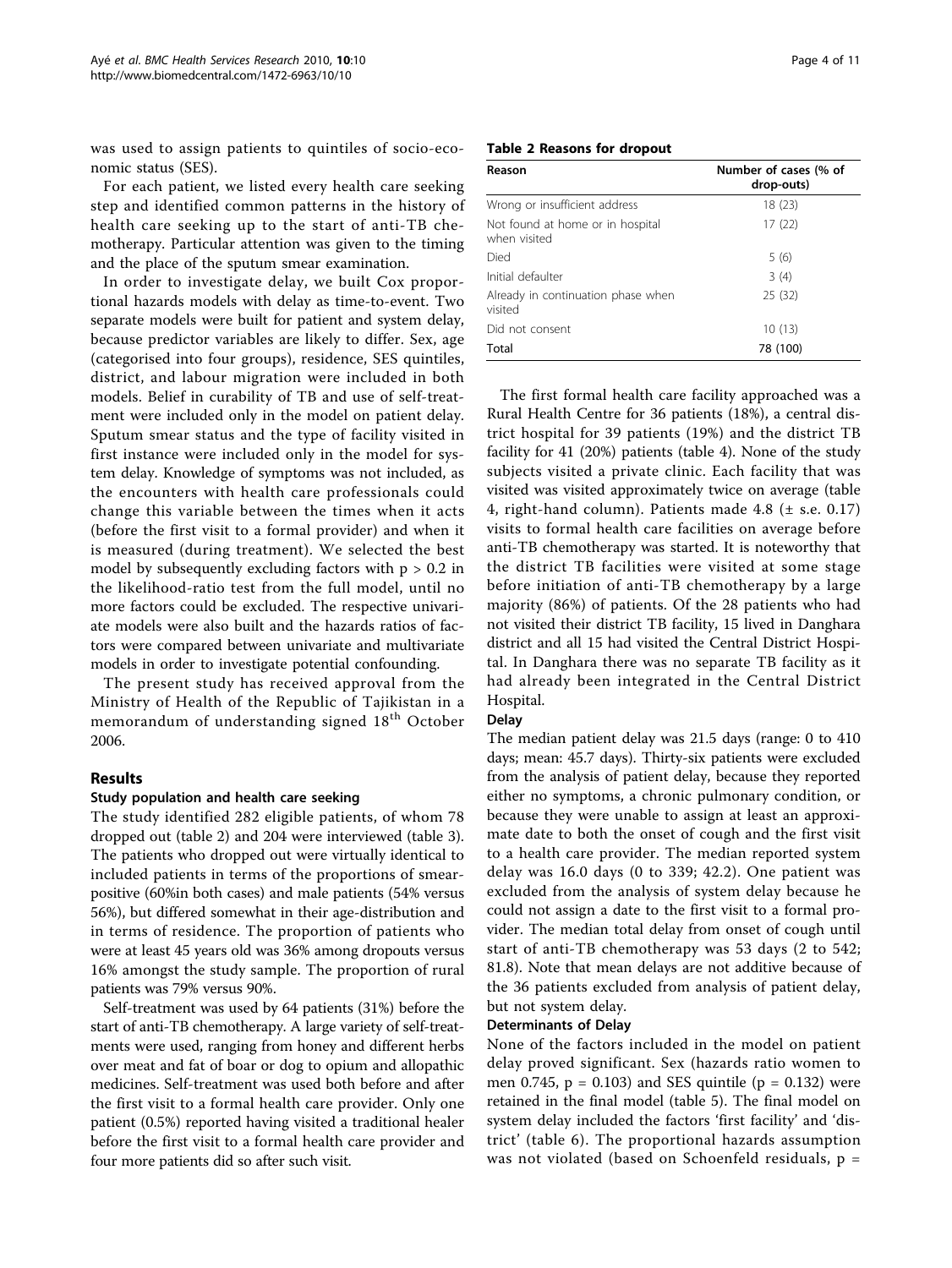#### <span id="page-4-0"></span>Table 3 Demographic characteristics of study sample

|                                              | Women    | Men       | <b>Total</b> |
|----------------------------------------------|----------|-----------|--------------|
| Profession                                   | n(%)     | n(%)      | n(%)         |
| Unemployed                                   | 9(10)    | 20 (18)   | 29 (14)      |
| Student                                      | 4(4)     | 12(11)    | 16(8)        |
| Housewife                                    | 52 (58)  | 0(0)      | 52 (25)      |
| Retiree                                      | 5(6)     | 2(2)      | 7(3)         |
| Employee in industry                         | 1(1)     | 7(6)      | 8(4)         |
| Employee in private service                  | 0(0)     | 2(2)      | 2(1)         |
| Owner of business                            | 0(0)     | 0(0)      | 0(0)         |
| Police                                       | 0(0)     | 3(3)      | 3(1)         |
| Health Care Worker                           | 1(1)     | 1(1)      | 2(1)         |
| Civil service (other than police and health) | 3(3)     | 5(4)      | 8(4)         |
| Petty Trader                                 | 3(3)     | 19 (17)   | 22(11)       |
| Labour Migration to Russia                   | 1(1)     | 30(26)    | 30(15)       |
| Farmer                                       | 11(12)   | 13(11)    | 24 (12)      |
| Total                                        | 90 (100) | 114 (100) | 204 (100)    |
| Age                                          |          |           |              |
| $15 - 24y$                                   | 34 (38)  | 44 (39)   | 78 (38)      |
| $25 - 34y$                                   | 23 (26)  | 40 (35)   | 63 (31)      |
| $35 - 44y$                                   | 16(18)   | 14(12)    | 30(15)       |
| 45 y and older (max 72 y)                    | 17 (19)  | 16(14)    | 33 (16)      |
| Total                                        | 90 (100) | 114 (100) | 204 (100)    |
| Residence                                    |          |           |              |
| Rural                                        | 79 (88)  | 105 (92)  | 184 (90)     |
| Semi- or Peri-urban                          | 3(3)     | 8(7)      | 11(5)        |
| Urban                                        | 8(9)     | 1(1)      | 9(4)         |
| Total                                        | 90 (100) | 114 (100) | 204 (100)    |

0.91). There was a striking relationship between first visiting a district TB specialist and system delay: the median was six days versus 23 days for all other facilities combined. Also, visiting first a Central District Hospital was associated with a short system delay. Visiting first a Medical House, Rural Health Centre, Polyclinic or a facility in Russia was associated with longer system delays. Patients who had first visited a health facility in Russia had the longest system delays of all. It was found that most patients were advised at the health facility in Russia to travel to Tajikistan for treatment - often already with a diagnosis or at least suspicion of TB. Several patients reported that the Russian health system made no treatment available to them.

In order to check for potential confounding, the 16 univariate models that are relevant to the above two multivariate models were also computed. The univariate models on patient delay showed consistent results with all hazards ratios in the same direction and in a similar range (table [7](#page-7-0)). Among the univariate models on health system delay (table [8](#page-8-0)), the factor 'labour migration' showed a strong association in the univariate model (hazards ratio 0.563,  $p = 0.006$ ) but showed no significant relationship (at the  $p = 0.2$  level) in the multivariate model and was consequently excluded.

#### **Discussion**

This study investigated the influence of health services delivery rooted in the Soviet tradition of vertical TB control programs on delay to TB treatment. To our knowledge there have been no similar studies previously. We found generally moderate delays in our study sample. Much longer delays for certain subgroups of patients highlight the need for improvements in the organisation of health services delivery. These improvements include the implementation of an international referral system between Russia and Tajikistan.

#### **Limitations**

As in any study on self-reported delay, there is potential recall and reporting bias: patients might not remember exactly (or even realise) when the first symptoms started, thus they might report delay incorrectly. We have tried to minimise recall and reporting bias by supporting the interviewees in their recall work-among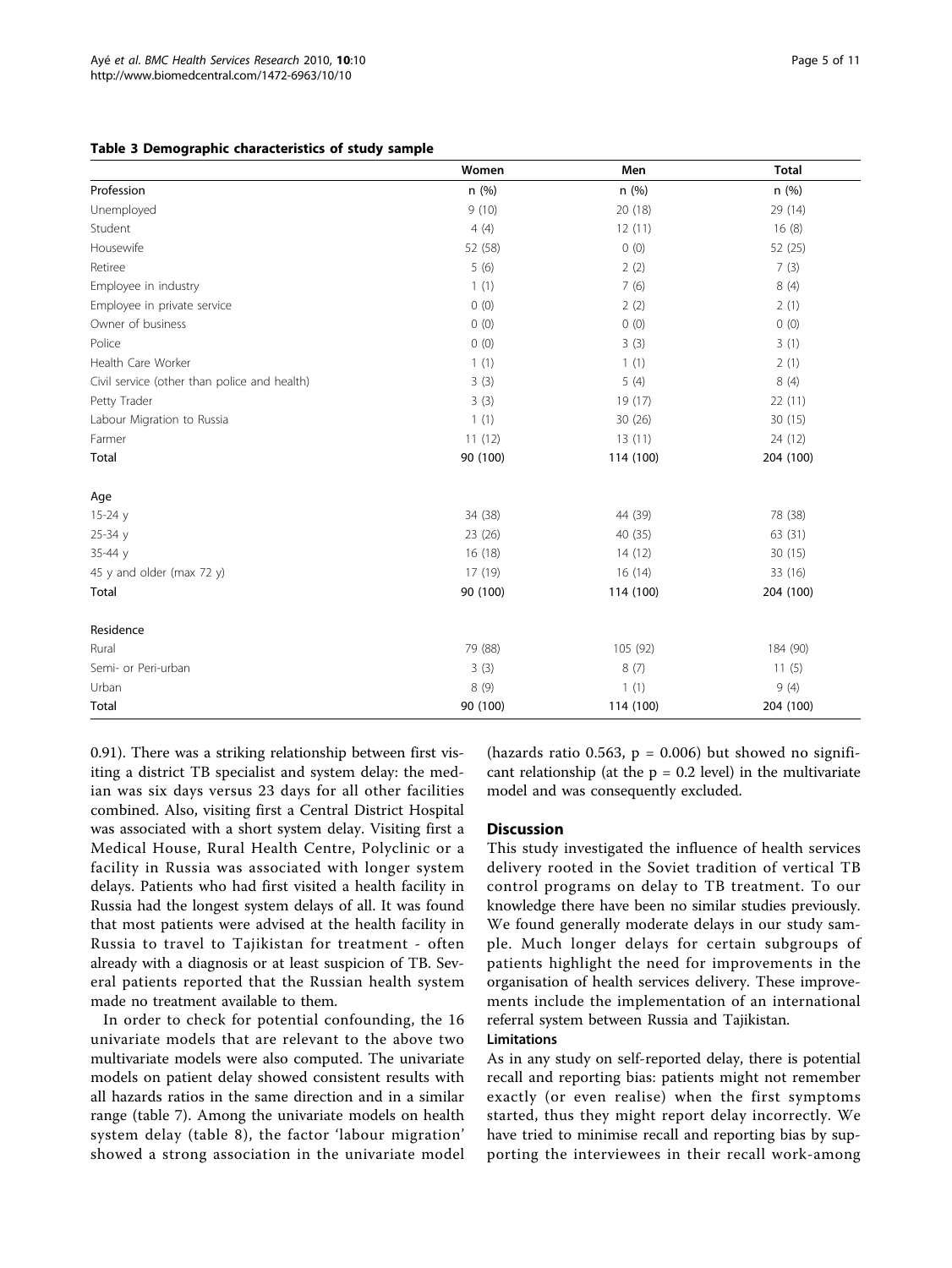<span id="page-5-0"></span>Table 4 Health care facility visited by TB patients

|                           | #patients visiting facility in first instance | mean #visits (all patients) | #visits among patients who visited§ |
|---------------------------|-----------------------------------------------|-----------------------------|-------------------------------------|
| Medical house             | 22 (10.8%)                                    | 0.23                        | 1.88                                |
| Rural Health Centre       | 36 (17.7%)                                    | 0.45                        | 2.04                                |
| Polyclinic                | 17 (8.3%)                                     | 0.28                        | 2.19                                |
| Private clinic            | $0(0.0\%)$                                    | 0.00                        | 0.00                                |
| Central District Hospital | 39 (19.1%)                                    | 0.83                        | 1.77                                |
| Republican Hospital       | 15 (7.4%)                                     | 0.53                        | 1.96                                |
| District TB facility      | 41 (20.1%)                                    | 1.86                        | 2.16                                |
| Health facility in Russia | 20 (9.8%)                                     | 0.25                        | 2.60                                |
| Other facilityt           | 14 (6.9%)                                     | 0.39                        | 1.65                                |
| <b>Sum</b>                | 204 (100%)                                    | 4.83                        | N/A                                 |

§Mean number of visits among those patients who visited the respective facility.

†Including a health care facility reserved to staff of a large industrial company and Ministry of Defence facilities.

others using a calendar of local events-and by carefully training interviewers to be non-judgmental in the inquiries about delay.

Residence broken up into the three levels rural, semior peri-urban and urban, is a very approximate measure of geographical accessibility. However, during the pilot study patients could not give estimates of the distance in kilometres from their place of residence to the nearest health care facility. We therefore included residence in our models on patient and system delays-a factor which may include other information in addition to geographical accessibility. The small number of patients from urban and peri-urban areas made it difficult to detect statistical differences by residence. Medical Houses and Rural Health Centres exist in very remote places and it is likely that remoteness contributed to the long delays found in patients who first visited one of these two facility types. Residence, which was included in the analysis, could only partly account for this because many district centres (where a TB facility and a hospital are situated) were also classified as rural.

The sample of patients for our study did not span a full year. Consequently, we cannot exclude that delays differ during other seasons.

It is possible that some patients went by without ever being registered in the TB registry-for instance if patients relied on self-treatment or informal providers exclusively. The present study might consequently underestimate some aspects of difficulty in access and delay to TB treatment. This could affect our secondary finding that this study did not find evidence of the very strong barriers to access that might explain the low case detection rate in Tajikistan. However, such underestimation of difficulties in access is most likely for Tajik TB patients in Russia, which would reinforce our findings if anything.

#### Health care seeking

Patients in our study group made on average 4.8 visits to a formal health care provider up to anti-TB chemotherapy. This is more than the two to three visits that the diagnostic pathway requires, namely two visits to conduct sputum smear examination (usually at the

| $\frac{1}{2}$ and $\frac{1}{2}$ and $\frac{1}{2}$ and $\frac{1}{2}$ and $\frac{1}{2}$ and $\frac{1}{2}$ and $\frac{1}{2}$ and $\frac{1}{2}$ and $\frac{1}{2}$ and $\frac{1}{2}$ and $\frac{1}{2}$ and $\frac{1}{2}$ and $\frac{1}{2}$ and $\frac{1}{2}$ and $\frac{1}{2}$ and $\frac{1}{2}$ a |                |                 |           |           |  |
|-----------------------------------------------------------------------------------------------------------------------------------------------------------------------------------------------------------------------------------------------------------------------------------------------|----------------|-----------------|-----------|-----------|--|
| Factor                                                                                                                                                                                                                                                                                        | Hazards Ratio§ | <b>Lb95%CI+</b> | Ub95%Cl°  | p-value   |  |
| Male sex*                                                                                                                                                                                                                                                                                     | 1.000          | NA/             | NA/       | NA/       |  |
| Female sex                                                                                                                                                                                                                                                                                    | 0.745          | 0.523           | 1.061     | 0.103     |  |
| SES quintile                                                                                                                                                                                                                                                                                  | <b>NA</b>      | <b>NA</b>       | <b>NA</b> | 0.132     |  |
| SES quintile 1*                                                                                                                                                                                                                                                                               | 1.000          | <b>NA</b>       | <b>NA</b> | <b>NA</b> |  |
| SES quintile 2                                                                                                                                                                                                                                                                                | 0.661          | 0.409           | 1.067     | 0.090     |  |
| SES quintile 3                                                                                                                                                                                                                                                                                | 1.045          | 0.645           | 1.694     | 0.859     |  |
| SES quintile 4                                                                                                                                                                                                                                                                                | 0.614          | 0.365           | 1.032     | 0.065     |  |
| SES quintile 5                                                                                                                                                                                                                                                                                | 0.712          | 0.432           | 1.174     | 0.183     |  |
|                                                                                                                                                                                                                                                                                               |                |                 |           |           |  |

|  |  | Table 5 Results of the multivariate Cox proportional hazards model on patient delay ( $n = 168$ ) |  |
|--|--|---------------------------------------------------------------------------------------------------|--|
|--|--|---------------------------------------------------------------------------------------------------|--|

§A hazards ratio >1 means a shorter delay, a hazards ratio <1 points to a longer delay relative to the comparison group.

†Lb95%CI = Lower boundary of 95%-confidence interval

°Ub95%CI = Upper boundary of 95%-confidence interval

\*Comparison group

¶Based on log-likelihood ratio test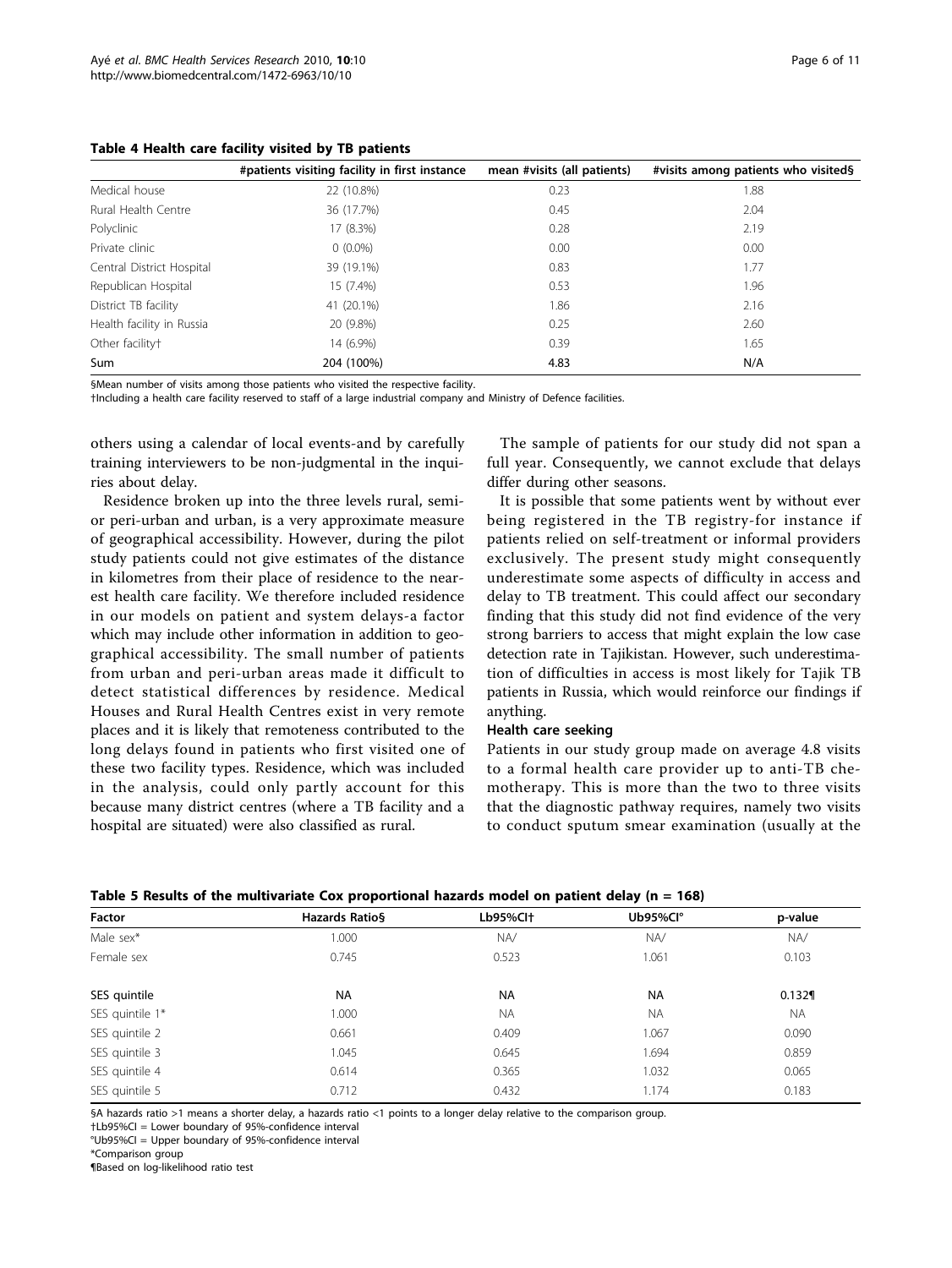<span id="page-6-0"></span>district TB facility) and possibly one additional visit at the peripheral level, from where patients are referred. However, it is less than what was found for example in urban Zambia, where TB patients made 6.7 health care visits on average[\[21](#page-10-0)].

In this study there was a lot of variability in the facility type, where the first contact with the health system took place: eight of the nine facility types accounted for a considerable proportion (6.9% or more) of first contacts each. This is a broader variety than found by Mfinanga et al[[22\]](#page-10-0) in Tanzania. Strikingly, almost all patients visited the district TB facility at some time during health care seeking. Especially primary care providers tend to refer patients to TB specialists rather than diagnosing TB themselves. At the district TB facility, usually both chest x-ray (CXR) and sputum smear examination were conducted. Similar to a study in the Philippines[[23\]](#page-10-0), we found that almost all patients had had a CXR - despite national and international guidelines not requiring CXR for sputum smear positive patients.

Eighty-six percent of patients reported a visit to the TB specialist. Fifteen patients who did not report such visit came from Danghara and had visited the Central District Hospital there, which includes a TB ward. Hence, the proportion of patients who have been seen by a TB specialist is likely even higher than 86%.

The patients in our study sample reported very limited use of informal providers. Social desirability bias could be suspected. However, interviewees freely reported their experiences in other areas where social desirability bias could be suspected such as in the area of informal payments. We therefore believe that social desirability bias is not the reason for the low use of informal providers reported, but that TB patients in Tajikistan really preferred formal health care providers.

## Delay

Given the heavily resource-constrained setting, the total delay found in this study is moderate. It is longer than those reported in the Philippines and in China (median delay of one month in both cases[[15](#page-10-0),[23\]](#page-10-0)), but much shorter than found in studies in high-incidence settings, where the median delay ranged from 80 to 120 days [[7,11](#page-10-0)-[13,24\]](#page-10-0). This result is encouraging and to a certain extent surprising. The estimated case detection rate according to data of the World Health Organisation is

| Table 6 Results of the multivariate Cox proportional hazards model on health system delay ( $n = 203$ ) |  |  |
|---------------------------------------------------------------------------------------------------------|--|--|
|---------------------------------------------------------------------------------------------------------|--|--|

| Factor                    | Hazards Ratio§ | Lb95%Cl <sup>+</sup> | Ub95%Cl°  | p-value   |
|---------------------------|----------------|----------------------|-----------|-----------|
| <b>District</b>           | <b>NA</b>      | <b>NA</b>            | <b>NA</b> | 0.01919   |
| Danghara*                 | 1.000          | <b>NA</b>            | <b>NA</b> | N/A       |
| Farkhor                   | 0.917          | 0.490                | 1.716     | 0.786     |
| Hissor                    | 1.243          | 0.639                | 2.417     | 0.522     |
| Muminobod                 | 0.412          | 0.208                | 0.817     | 0.011     |
| Qurghonteppa              | 1.502          | 0.623                | 3.623     | 0.365     |
| Rudaki                    | 1.516          | 0.837                | 2.744     | 0.170     |
| Shahrinaw                 | 1.293          | 0.291                | 5.738     | 0.735     |
| Shurobod                  | 1.335          | 0.600                | 2.968     | 0.479     |
| Tursunzoda                | 0.966          | 0.509                | 1.835     | 0.916     |
| Vakhsh                    | 1.462          | 0.769                | 2.781     | 0.247     |
| Varzob                    | 0.953          | 0.334                | 2.720     | 0.928     |
| Vose                      | 0.879          | 0.488                | 1.584     | 0.669     |
| First facility            | <b>NA</b>      | <b>NA</b>            | <b>NA</b> | < 0.00005 |
| District TB facility*     | 1.000          | <b>NA</b>            | <b>NA</b> | <b>NA</b> |
| Medical House             | 0.325          | 0.183                | 0.580     | < 0.0005  |
| Rural Health Centre       | 0.418          | 0.255                | 0.688     | 0.001     |
| Polyclinic                | 0.409          | 0.216                | 0.773     | 0.006     |
| Central District Hospital | 0.704          | 0.435                | 1.136     | 0.151     |
| Republican Hospital       | 0.646          | 0.341                | 1.226     | 0.181     |
| Health facility in Russia | 0.212          | 0.117                | 0.383     | < 0.0005  |
| Other facility#           | 0.365          | 0.185                | 0.721     | 0.004     |

§A hazards ratio >1 means a shorter delay, a hazards ratio <1 points to a longer delay relative to the comparison group.

†Lb95%CI = Lower boundary of 95%-confidence interval

°Ub95%CI = Upper boundary of 95%-confidence interval

¶Based on log-likelihood ratio test

\*Comparison group

‡Including health care facilities reserved to staff of a large industrial company or the Ministry of Defence, respectively.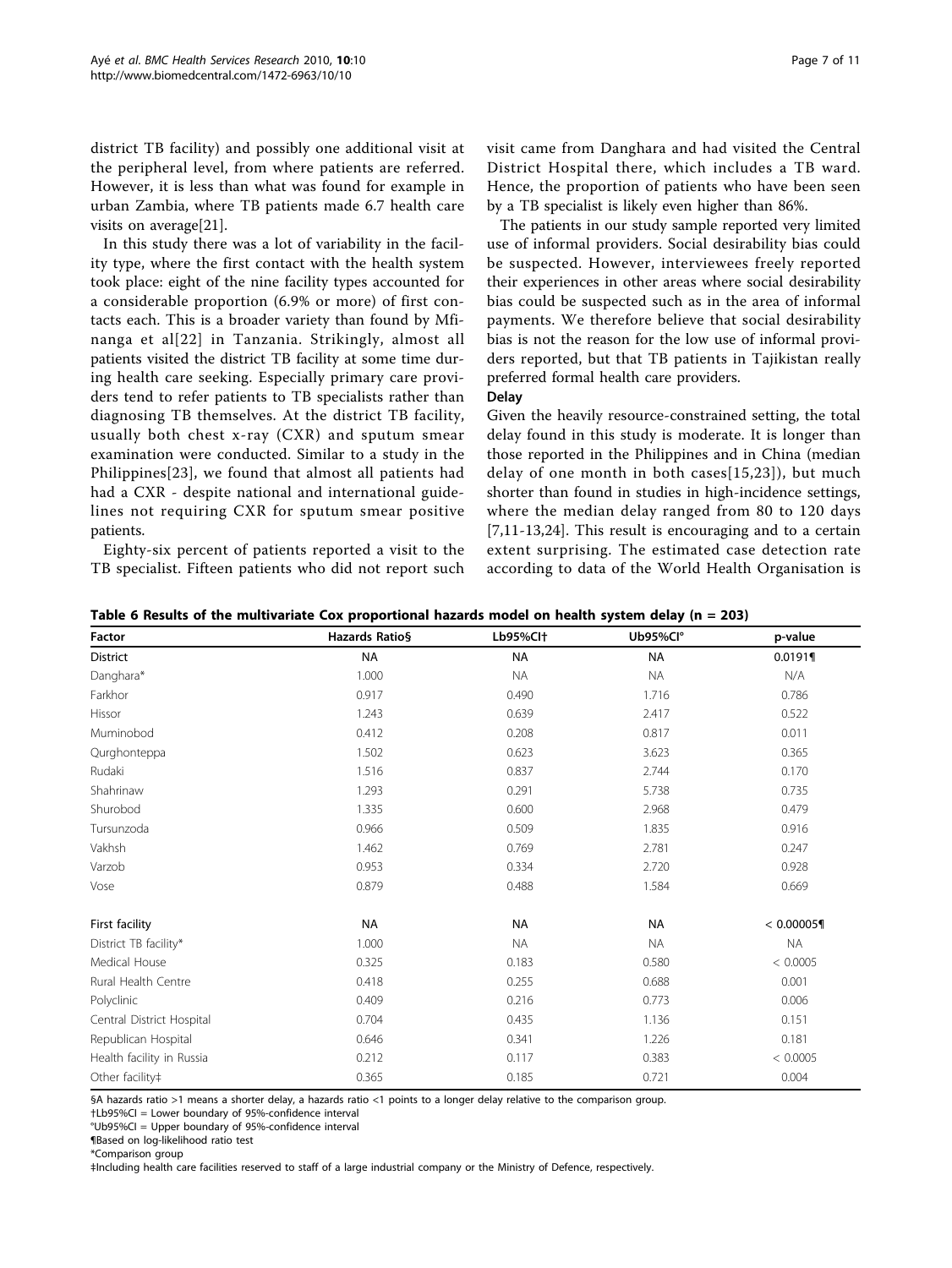<span id="page-7-0"></span>

| Table 7 Results of univariate Cox proportional hazards models on patient delay ( $n = 168$ ) |  |  |  |  |  |  |
|----------------------------------------------------------------------------------------------|--|--|--|--|--|--|
|----------------------------------------------------------------------------------------------|--|--|--|--|--|--|

| Factor                        | Hazards Ratio§ | Lb95%Clt                | Ub95%Cl°                | p-value                 |
|-------------------------------|----------------|-------------------------|-------------------------|-------------------------|
| Male sex*                     | 1.000          | $\mathsf{NA}\mathsf{/}$ | $\mathsf{NA}/$          | $\mathsf{NA}\mathsf{/}$ |
| Female sex                    | 0.834          | 0.613                   | 1.136                   | 0.250                   |
| Age                           | $\mathsf{NA}/$ | NA/                     | NA/                     | 0.562                   |
| $15-24 y*$                    | 1.000          | $\mathsf{NA}\!/$        | $\mathsf{NA}/$          | NA/                     |
| 25-34 y                       | 0.870          | 0.598                   | 1.265                   | 0.466                   |
| 35-44 y                       | 0.827          | 0.527                   | 1.299                   | 0.409                   |
| 45 y and older                | 0.728          | 0.458                   | 1.157                   | 0.179                   |
| Residence                     | NA/            | NA/                     | NA/                     | 0.831                   |
| Semi- or peri-urban*          | 1.000          | $\mathsf{NA}\mathsf{/}$ | $\mathsf{NA}/$          | NA/                     |
| Rural                         | 0.903          | 0.459                   | 1.777                   | 0.767                   |
| Urban                         | 0.751          | 0.288                   | 1.961                   | 0.559                   |
| SES quintile                  | NA/            | NA/                     | NA/                     | 0.221                   |
| SES quintile 1*               | 1.000          | $\mathsf{NA}\!/$        | $\mathsf{NA}/$          | NA/                     |
| SES quintile 2                | 0.669          | 0.414                   | 1.080                   | 0.100                   |
| SES quintile 3                | 1.116          | 0.693                   | 1.798                   | 0.651                   |
| SES quintile 4                | 0.730          | 0.454                   | 1.175                   | 0.195                   |
| SES quintile 5                | 0.828          | 0.520                   | 1.319                   | 0.428                   |
| District                      | NA/            | NA/                     | NA/                     | 0.755                   |
| Danghara*                     | 1.000          | $\mathsf{NA}\mathsf{/}$ | NA/                     | NA/                     |
| Farkhor                       | 0.898          | 0.468                   | 1.724                   | 0.747                   |
| Hissor                        | 0.639          | 0.315                   | 1.297                   | 0.215                   |
| Muminobod                     | 1.023          | 0.496                   | 2.111                   | 0.95                    |
| Qurghonteppa                  | 0.833          | 0.334                   | 2.079                   | 0.696                   |
| Rudaki                        | 0.717          | 0.393                   | 1.307                   | 0.277                   |
| Shahrinaw                     | 4.935          | 0.643                   | 37.845                  | 0.125                   |
| Shurobod                      | 1.507          | 0.636                   | 3.573                   | 0.351                   |
| Tursunzoda                    | 0.859          | 0.449                   | 1.645                   | 0.647                   |
| Vakhsh                        | 0.751          | 0.390                   | 1.446                   | 0.392                   |
| Varzob                        | 0.544          | 0.184                   | 1.607                   | 0.271                   |
| Vose                          | 0.873          | 0.492                   | 1.549                   | 0.642                   |
| No migration*                 | 1.000          | $\mathsf{NA}\mathsf{/}$ | $\mathsf{NA}\mathsf{/}$ | $\mathsf{NA}\mathsf{/}$ |
| Labour migration              | 0.889          | 0.565                   | 1.400                   | 0.612                   |
| Lack of belief in curability* | 1.000          | $\mathsf{NA}\mathsf{/}$ | $\mathsf{NA}/$          | $\mathsf{NA}\mathsf{/}$ |
| Belief in curability          | 1.121          | 0.827                   | 1.518                   | 0.462                   |
| No self-treatment*            | 1.000          | NA/                     | NA/                     | NA/                     |
| Self-treatment                | 1.011          | 0.727                   | 1.406                   | 0.949                   |

§A hazards ratio >1 means a shorter delay, a hazards ratio <1 points to a longer delay relative to the comparison group.

†Lb95%CI = Lower boundary of 95%-confidence interval

°Ub95%CI = Upper boundary of 95%-confidence interval

\*Comparison group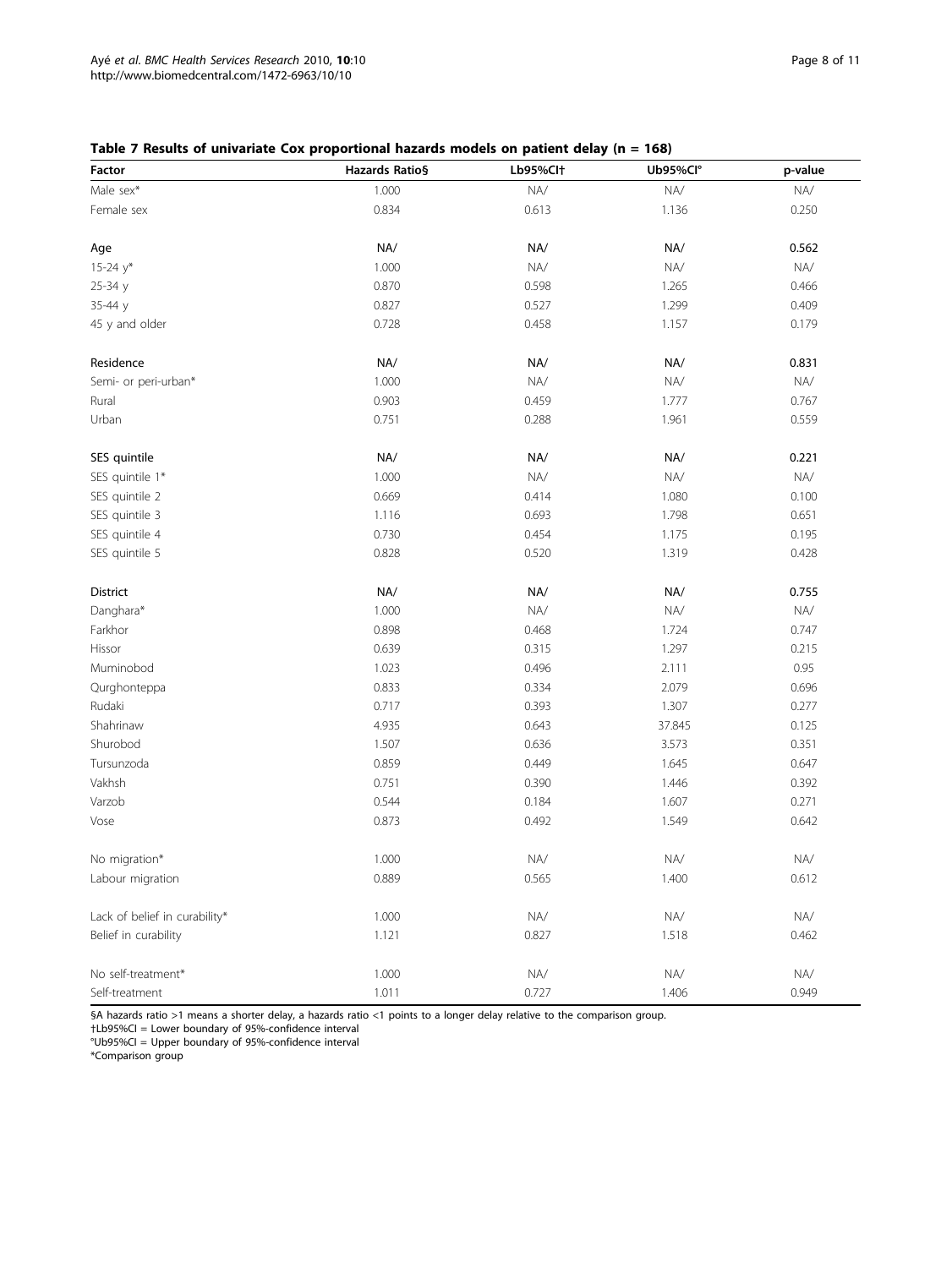<span id="page-8-0"></span>

|  | Table 8 Results of univariate Cox proportional hazards models on health system delay ( $n = 203$ ) |  |
|--|----------------------------------------------------------------------------------------------------|--|
|--|----------------------------------------------------------------------------------------------------|--|

| Variable                  | Hazards Ratio§ | Lb95%Clt                         | Ub95%Cl°                | p-value                 |
|---------------------------|----------------|----------------------------------|-------------------------|-------------------------|
| Male sex*                 | 1.000          | $\mathsf{N}\mathsf{A}\mathsf{V}$ | $\mathsf{NA}\mathsf{/}$ | $\mathsf{NA}\mathsf{/}$ |
| Female sex                | 1.201          | 0.908                            | 1.589                   | 0.200                   |
|                           |                |                                  |                         |                         |
| Age                       | NA/            | NA/                              | NA/                     | 0.270                   |
| $15-24y*$                 | 1.00           | $\mathsf{N}\mathsf{A}\mathsf{V}$ | $\mathsf{NA}\mathsf{/}$ | NA/                     |
| 25-34 y                   | 0.777          | 0.556                            | 1.087                   | 0.141                   |
| 35-44 y                   | 1.126          | 0.736                            | 1.721                   | 0.584                   |
| 45 y and older            | 0.810          | 0.535                            | 1.226                   | 0.319                   |
|                           |                |                                  |                         |                         |
| Residence                 | NA/            | NA/                              | NA/                     | 0.682                   |
| Semi- or periurban*       | 1.000          | $\mathsf{NA}\mathsf{/}$          | $\mathsf{NA}\mathsf{/}$ | $\mathsf{NA}\mathsf{/}$ |
| Rural                     | 1.066          | 0.579                            | 1.965                   | 0.836                   |
| Urban                     | 1.441          | 0.594                            | 3.494                   | 0.419                   |
|                           |                |                                  |                         |                         |
| SES quintile              | NA/            | NA/                              | NA/                     | 0.442                   |
| SES quintile 1*           | 1.000          | NA/                              | $\mathsf{NA}\mathsf{/}$ | $\mathsf{NA}\!/$        |
| SES quintile 2            | 0.946          | 0.608                            | 1.471                   | 0.804                   |
| SES quintile 3            | 1.004          | 0.646                            | 1.558                   | 0.987                   |
| SES quintile 4            | 0.781          | 0.501                            | 1.219                   | 0.277                   |
| SES quintile 5            | 1.205          | 0.779                            | 1.865                   | 0.402                   |
|                           |                |                                  |                         |                         |
| District                  | NA/            | NA/                              | NA/                     | 0.368                   |
| Danghara*                 | 1.000          | NA/                              | $\mathsf{NA}\mathsf{/}$ | NA/                     |
| Farkhor                   | 1.043          | 0.564                            | 1.930                   | 0.892                   |
| Hissor                    | 1.189          | 0.631                            | 2.240                   | 0.593                   |
| Muminobod                 | 0.680          | 0.362                            | 1.279                   | 0.232                   |
| Qurghonteppa              | 1.725          | 0.734                            | 4.052                   | 0.211                   |
| Rudaki                    | 1.553          | 0.895                            | 2.694                   | 0.118                   |
| Shahrinaw                 | 0.857          | 0.201                            | 3.653                   | 0.835                   |
| Shurobod                  | 1.418          | 0.650                            | 3.092                   | 0.380                   |
| Tursunzoda                | 1.284          | 0.696                            | 2.368                   | 0.423                   |
| Vakhsh                    | 1.526          | 0.822                            | 2.831                   | 0.180                   |
| Varzob                    | 1.311          | 0.495                            | 3.472                   | 0.586                   |
| Vose                      | 1.180          | 0.684                            | 2.038                   | 0.551                   |
|                           |                |                                  |                         |                         |
| No migration*             | 1.000          | NA/                              | $\mathsf{NA}\mathsf{/}$ | NA/                     |
| Labour migration          | 0.563          | 0.375                            | 0.846                   | 0.006                   |
|                           |                |                                  |                         |                         |
| Sputum smear negative*    | 1.000          | $\mathsf{NA}\mathsf{/}$          | $\mathsf{NA}\mathsf{/}$ | $\mathsf{NA}\mathsf{/}$ |
| Sputum smear positive     | 1.153          | 0.870                            | 1.530                   | 0.322                   |
|                           |                |                                  |                         |                         |
| First facility            | NA/            | NA/                              | NA/                     | 0.0003                  |
| TB facility*              | 1.000          | NA/                              | $\mathsf{NA}\mathsf{/}$ | NA/                     |
| Medical House             | 0.425          | 0.249                            | 0.724                   | 0.002                   |
| Family Doctor             | 0.442          | 0.281                            | 0.697                   | < 0.0005                |
| Central District Hospital | 0.768          | 0.492                            | 1.196                   | 0.243                   |
| Policlinic                | 0.562          | 0.317                            | 0.996                   | 0.049                   |
| Republican Hospital       | 0.613          | 0.338                            | 1.111                   | 0.107                   |
| Russia                    | 0.302          | 0.175                            | 0.524                   | < 0.0005                |
| Other‡                    | 0.478          | 0.259                            | 0.882                   | 0.018                   |
|                           |                |                                  |                         |                         |

§A hazards ratio >1 means a shorter delay, a hazards ratio <1 points to a longer delay relative to the comparison group.

†Lb95%CI = Lower boundary of 95%-confidence interval

°Ub95%CI = Upper boundary of 95%-confidence interval

\*Comparison group

‡Including health care facilities reserved to staff of a large industrial company or the Ministry of Defence, respectively.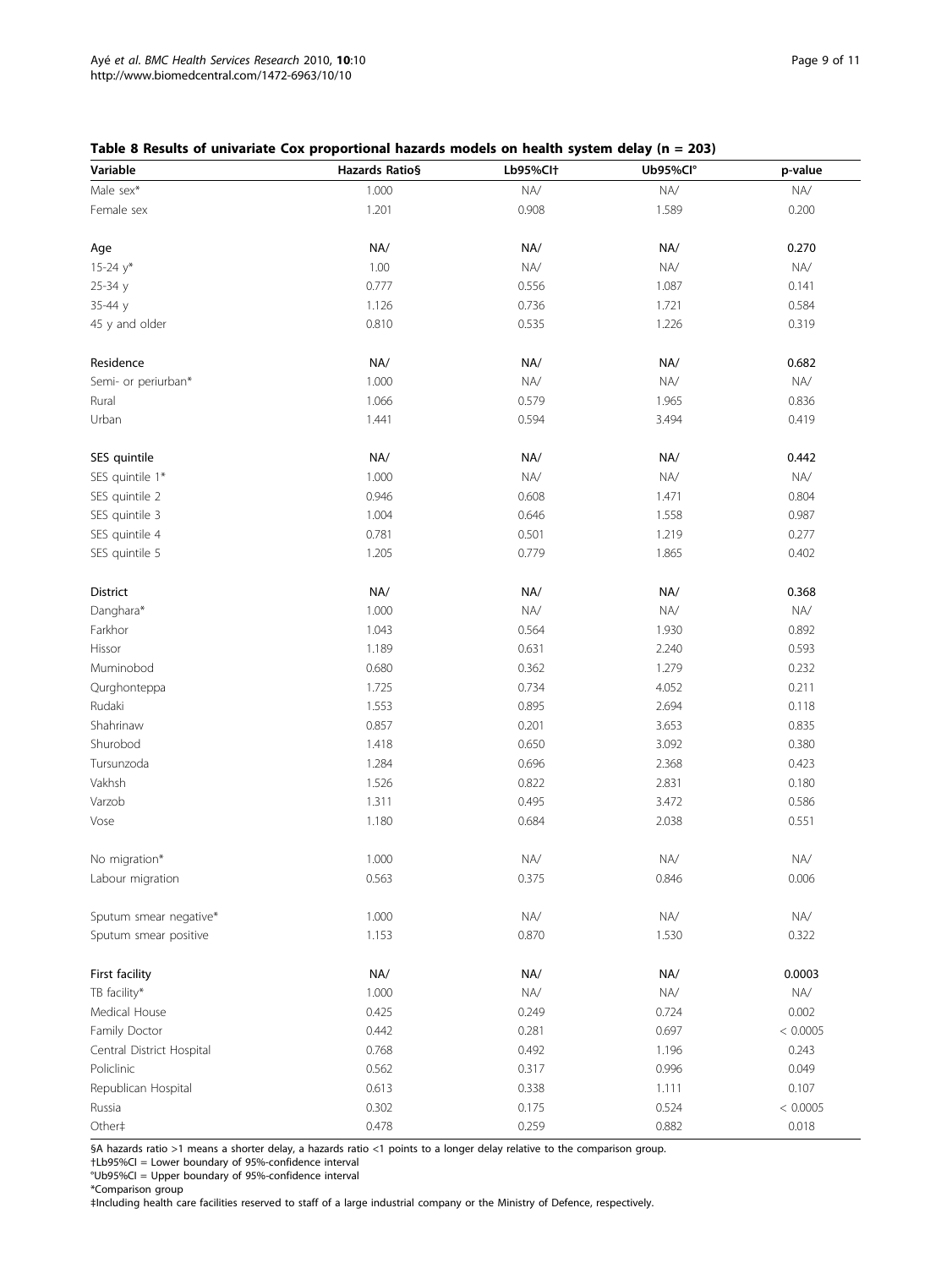very low[\[1\]](#page-10-0) and suggests that TB patients face major barriers to care and many of them remain undetected. The reasonable median delay found in this study does not necessarily support this view.

### Determinants of delay

District and type of first facility visited were significant determinants of health system delay. Muminobod is a mountainous district and this may be one of the reasons why treatment delays were longest there (cf. figure [1](#page-2-0)). On the other hand, the similarly mountainous neighbouring district of Shurobod was among the districts with relatively short delays. Differences between districts may account for a multitude of factors including differences in socio-economic conditions, accessibility, or practices in the health centres in the district. The type of the facility where the first formal health care contact took place was the strongest predictor of system delay. Visiting first a tertiary hospital or TB specialist is associated with shorter delays. This is consistent with findings from other settings, although there is considerable variation[[11](#page-10-0)-[16,25\]](#page-10-0). Making the first visit to a Central District Hospital was also significantly associated with shorter delay. While a history of immigration has been shown to influence delay in western countries [\[25,26](#page-10-0)], this study shows for the first time that developing active TB while being a temporary migrant worker abroad leads to long system delays: patients who first visited a facility in Russia had the longest delays of all. This is not surprising given that these patients fell ill in Russia and had to travel back to Tajikistan to start anti-TB chemotherapy. About 10% of all TB patients receiving treatment in the study area had developed active TB in Russia. This may also be relevant for citizens of several other Central Asian and Caucasian countries who migrate to Russia to find work. The moderate delays of many patients are encouraging, but improvements are needed for patients first presenting to Medical Houses, Rural Health Centres and especially facilities in Russia.

The consistent results of the univariate analyses compared to the multivariate analysis support the view that these results are not due to confounding. The factor 'labour migration' is an exception in the sense that it shows a significant impact on health system delay in the univariate but not in the multivariate analysis. There is strong correlation between 'labour migration' and having visited a facility in Russia. This does, however, not affect our conclusions.

In order to reduce delays for Tajiks who develop active TB while working in Russia, an international referral system should be developed. The Russian TB program and international organisations involved in TB control in Russia should investigate the options of foreigners who develop TB while in Russia. If the situation is as described by the patients in our study sample,

there are disincentives to early presentation to the Russian health system, because the patient cannot expect treatment. Rather, presenting to the Russian health system will mean that patients will have to spend money to return to their home country. Such a disincentive is likely to lead to delayed diagnosis and consequently to extended periods of infectiousness in the community.

As mentioned above, most providers other than TB specialists are reluctant of diagnosing TB and would rather refer the patient. This is related to the vertical TB control program inherited from the Soviet Union and the resulting notion that TB patients should be diagnosed and treated outside the general health services. The large difference in the hazards ratios from the peripheral facilities to the TB facility point at a need to shorten referral pathways and referral times for TB patients from the periphery. This needs to be achieved without jeopardizing the short delays that patients experience at the TB facilities. A good possibility would be the diagnosis of TB in the peripheral facilities without referral. At least for part of the districts, a sputum collection plan exists, whereby peripheral facilities are required to collect three sputa from a TB suspect and then organise transport to the district TB facility, where microscopic examination is conducted. Due to the Soviet tradition of over-reliance on CXR and to doubts about accuracy of sputum smear microscopy, sputum collection at the periphery hardly ever takes place.

Lönnroth et al[\[27](#page-10-0)] have pointed out that the perceived financial consequences of seeking health care affect the decision of whether and when to initiate health care seeking. Community members, TB patients and health care providers in four districts of Tajikistan identified financial costs of health care seeking as the main obstacle to obtaining a diagnosis and treatment[[28\]](#page-10-0). Consequently, a better understanding of illness-related costs and resulting mitigation strategies may also contribute to shorter delays.

#### Conclusions

Before being diagnosed, TB patients visit a broad range of different health facilities. While the median total delay until start of treatment is moderate for most patients, improvements are needed for certain subgroups. Those patients who develop TB while working in Russia have the longest health system delays. Those who first present to peripheral primary care facilities or polyclinics have long system delays, too. Improvements for both subgroups are possible through better organisation of health care delivery. An international referral system for migrant workers developing active TB in Russia is urgently needed and is in the interest of both countries. Primary care providers should be enabled and encouraged to diagnose TB and start patients on